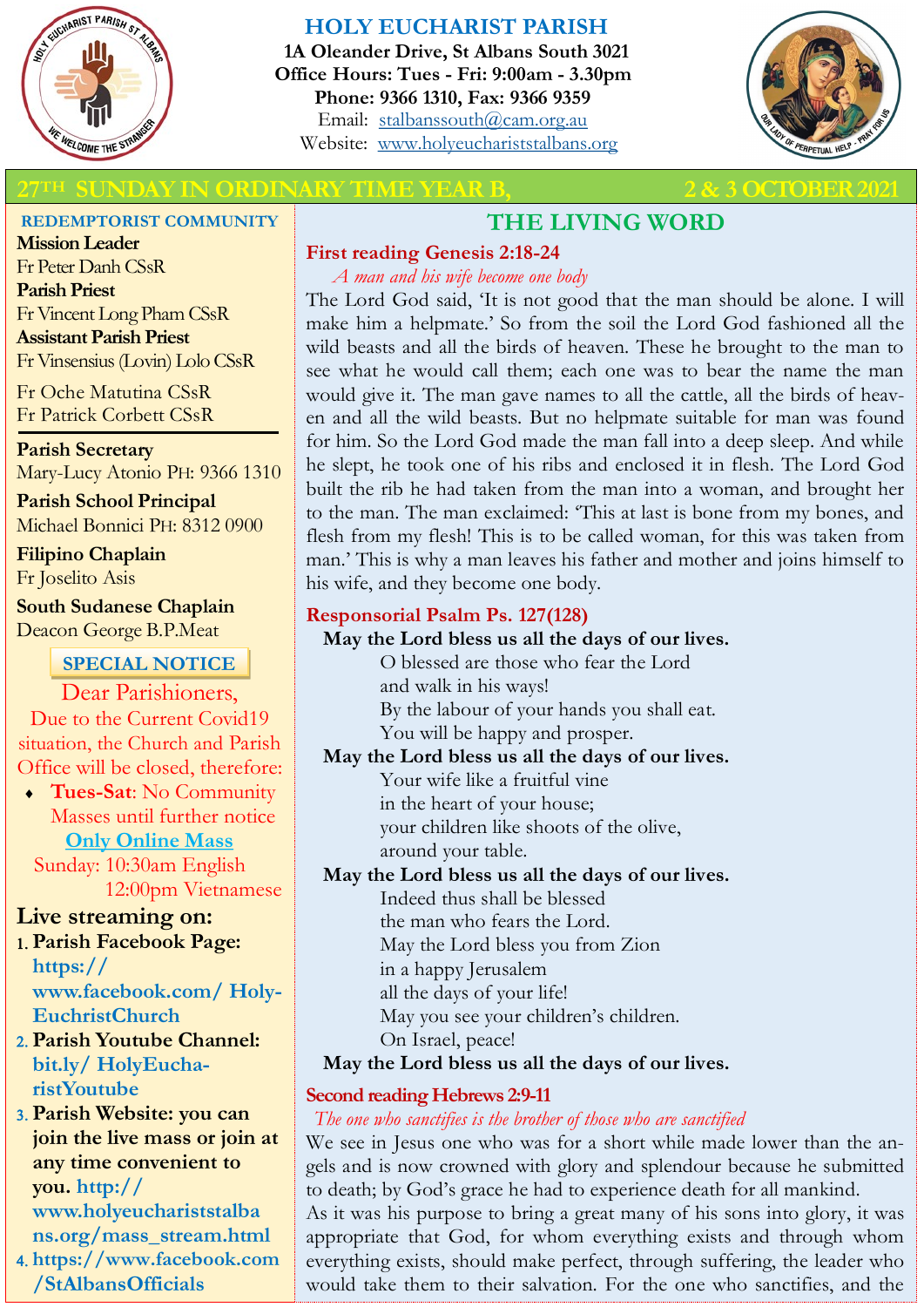ones who are sanctified, are of the same stock; that is why he openly calls them brothers.

#### **Gospel Acclamation 1 John 4:12**

Alleluia, alleluia! If we love one another, God will live in us in perfect love. Alleluia!

#### **Gospel Mark 10:2-16**

#### *What God has united, man must not divide*

Some Pharisees approached Jesus and asked, 'Is it against the law for a man to divorce his wife?' They were testing him. He answered them, 'What did Moses command you?' 'Moses allowed us' they said 'to draw up a writ of dismissal and so to divorce.' Then Jesus said to them, 'It was because you were so unteachable that he wrote this commandment for you. But from the beginning of creation God made them male and female. This is why a man must leave father and mother, and the two become one body. They are no longer two, therefore, but one body. So then, what God has united, man must not divide.' Back in the house the disciples questioned him again about this, and he said to them, 'The man who divorces his wife and marries another is guilty of adultery against her. And if a woman divorces her husband and marries another she is guilty of adultery too.'

People were bringing little children to him, for him to touch them. The disciples turned them away, but when Jesus saw this he was indignant and said to them, 'Let the little children come to me; do not stop them; for it is to such as these that the kingdom of God belongs. I tell you solemnly, anyone who does not welcome the kingdom of God like a little child will never enter it.' Then he put his arms round them, laid his hands on them and gave them his blessing.

### **REFLECTION ON THE GOSPEL**

The question of gender inclusivity in decisionmaking has been much in the news of late. The maleness of political and church institutions has been highlighted in my country as a serious contributor to the disorder that finds expression in both bullying and abuse. Since the creation of patriarchy in the Bronze Age, some 3000 years ago, lack of gender inclusivity has posed a challenge, particularly for those who find themselves excluded.

The "test" question about divorce that the Pharisees put to Jesus is very strange in a first century Jewish context, as is the reference to women divorcing their husbands. While there is no evidence that anyone in Jewish circles questioned the legality of divorce, there is plenty of evidence for lively debate concerning the grounds on which a Jewish

man could divorce his wife: adultery; inferior cooking; even diminished beauty! There were various schools of thought. Jewish law, unlike Roman law, however, did not permit women to initiate divorce proceedings on any grounds at all. From the perspective of the Markan Jesus, Moses only permitted divorce as a concession to "hardness of heart": it was not so from the beginning. The ideal, he insists, is expressed in the Garden Story of Genesis, the story of "one flesh", of partnership, of equality and mutuality, of enduring commitment in marriage. The Hebrew word 'ezer which is translated as "helper" in the first reading from Genesis is used in the Psalms of God's relationship to Israel. It does not denote inferiority of women to men as is sometimes suggested. A better translation might be "companion".

Human limitation is just as much a reality now as it was in the ancient world. We strive for the ideal but fall far short of it in so many ways. When this happens in marriage, the consequences can be more farreaching than in other aspects of life. The parties involved often become the "little ones" whose lives are shattered and disoriented. The embrace of the community is needed in a particular way for everyone affected by divorce, especially the children. When parents part company, the best interests and needs of the children are sometimes forgotten. Too often, those who have experienced the trauma of divorce feel alienated from the worshipping community, and this at a time when they need the courage to face a different future from the one they had envisaged.

The story about marital commitment leads immediately into a story about Jesus taking the children in his arms and blessing them, despite the disciples' attempts to send them away. Children are important persons who are never to be excluded from the inner circles of love, compassion and care. We might hear today's gospel as a call to be inclusive in all our relationships and to remember the children no matter what happens.

#### **By Veronica M. Lawson RSM**

#### **ORIGINS OF THE HOLY ROSARY**

**The rosary is one of the most cherished prayers of our Catholic Church.** Archbishop Fulton Sheen said, "The rosary is the book of the blind, where souls see and there enact the greatest drama of love the world has ever known; it is the book of the simple, which initiates them into mysteries and knowledge more satisfying than the education of other men; it is the book of the aged, whose eyes close upon the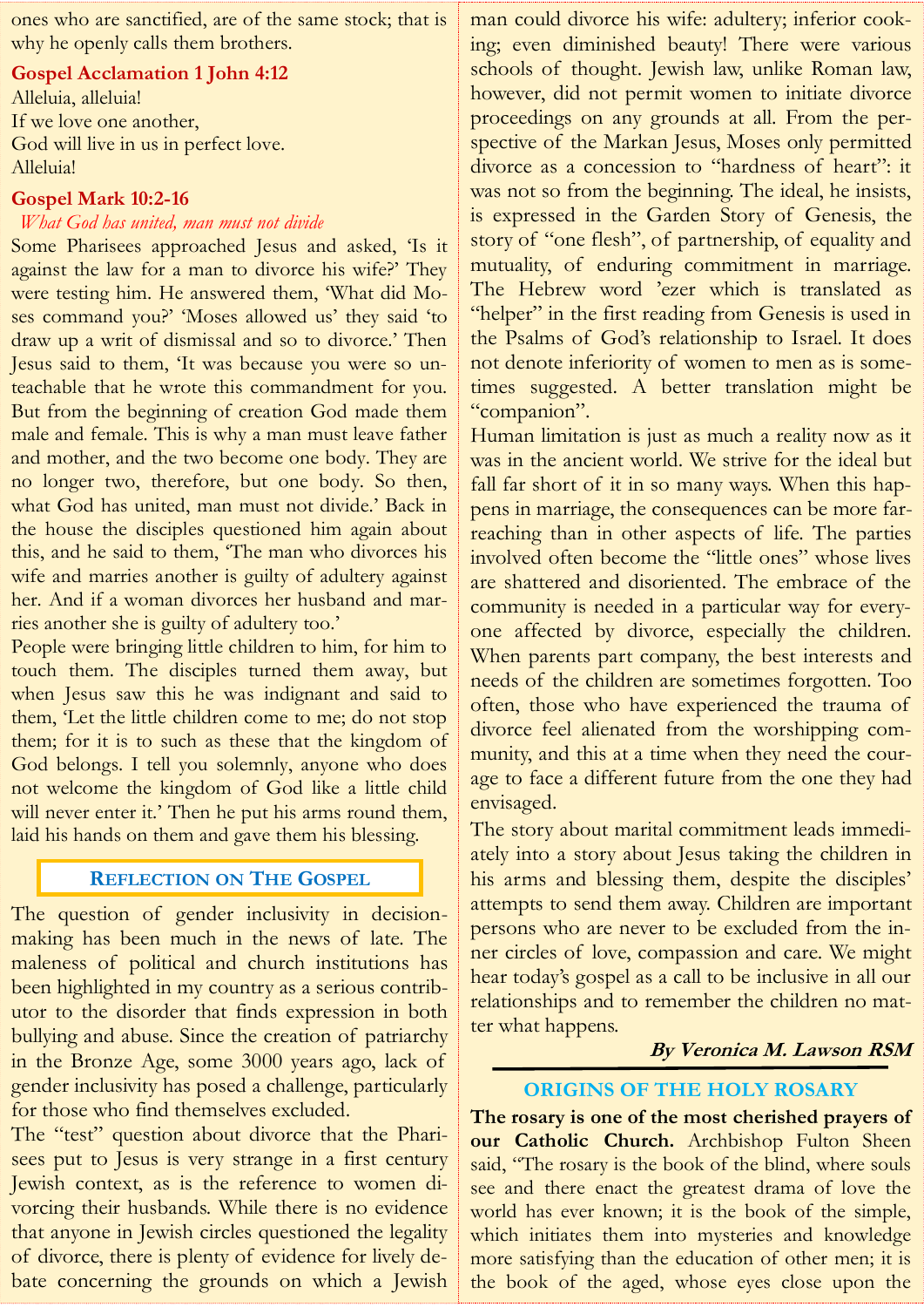shadow of this world, and open on the substance of the next. The power of the rosary is beyond description."

Introduced by the Creed, the Our Father, three Hail Marys and the Doxology ("Glory Be"), and concluded with the Salve Regina, the rosary involves the recitation of five decades consisting of the Our Father, 10 Hail Marys, and the Doxology. During this recitation, the individual meditates on the saving mysteries of our Lord's life and the faithful witness of our Blessed Mother. Journeying through the Joyful, Luminous, Sorrowful and Glorious mysteries of the rosary, the individual brings to mind our Lord's incarnation, His public ministry, His passion and death, and His resurrection from the dead. In so doing, the rosary assists us in growing in a deeper appreciation of these mysteries, in uniting our lives more closely to our Lord and in imploring His graced assistance to live the faith. We also ask for the prayers of our Blessed Mother, the exemplar of faith, who leads all believers to her Son.

The origins of the rosary are "sketchy" at best. The use of "prayer beads" and the repeated recitation of prayers to aid in meditation stem from the earliest days of the Church and has roots even in pre-Christian times. Evidence exists from the Middle Ages that strings of beads were used to help a person count the number of Our Fathers or Hail Marys recited. Actually, these strings of beads became known as *Paternosters*, the Latin for "Our Father." For example, in the 12th century, to help the uneducated better participate in the liturgy, the recitation of 150 Our Fathers served as a substitute for the 150 Psalms, and became known as "the poor man's breviary."

The structure of the rosary gradually evolved between the 12th and 15th centuries. Eventually 50 Hail Marys (or more) were recited and were linked with verses of psalms or other phrases evoking "the joys of Mary," i.e. scenes in the lives of Jesus and Mary. In 1409 Dominic of Prussia, a Carthusian monk, popularized the practice setting 50 phrases about the lives of Jesus and Mary with 50 Hail Marys. During this time, this prayer form became known as the *rosarium* ("rose garden"), actually a common term used to designate a collection of similar material, such as an anthology of stories on the same subject or theme. Eventually, "the sorrows of Mary" and "the heavenly joys" were distinguished, bringing the number of Hail Marys to 150. Eventually, the 150 Hail Marys were joined to the 150 Our Fathers, a Hail Mary following each Our Father.

In the early 15th century, Henry Kalkar (d. 1408), another Carthusian, divided the 150 Hail Marys into groups of 10, with each group marked by an Our Father. By the 16th century, the structure of the fivedecade rosary was based on the three sets of mysteries



— joyful (Annunciation, Visitation, Nativity, Presentation and Finding in the Temple), sorrowful (Agony in the Garden, Scourging, Crowning with Thorns, Carrying of the Cross and Death) and glorious (Resurrection, Ascension, Pentecost, Assumption and Coronation). In 2002, our beloved late Holy Father, Pope John Paul II, instituted the luminous mysteries: Baptism at the Jordan, Wedding Feast of Cana, Proclamation of the Kingdom of God, Transfiguration and Institution of the holy Eucharist. Also, after the apparitions of Our Lady at Fatima in 1917, the prayer Mary taught to the children has generally been added at the end of each decade: "O my Jesus, forgive us our sins, save us from the fires of hell. Lead all souls to heaven, especially those in greatest need of Thy mercy."

Tradition does hold that St. Dominic (d. 1221) devised the rosary as we know it. Moved by a vision of our Blessed Mother, he preached the use of the rosary in his missionary work among the Albigensians, a group of fanatical heretics. The Albigensians, named after the town of Albi in southern France where they lived, believed that everything material was evil and everything spiritual was good. For this reason, they denied the incarnation of our Lord; for them, Jesus the true God becoming also true man and accepting our human nature was simply unthinkable. Following this teaching, each person's soul was imprisoned in the evil body. Therefore, they abstained from marital love, because no one should imprison another soul in a body. Their greatest act of religion was called "the endura," an act of suicide which freed the soul from the body. They also fought against any authority that represented a kingdom of this world, assassinating royal and Church officials alike. The Church condemned these heretics, and St. Dominic tried to convert them through reasonable preaching and genuine